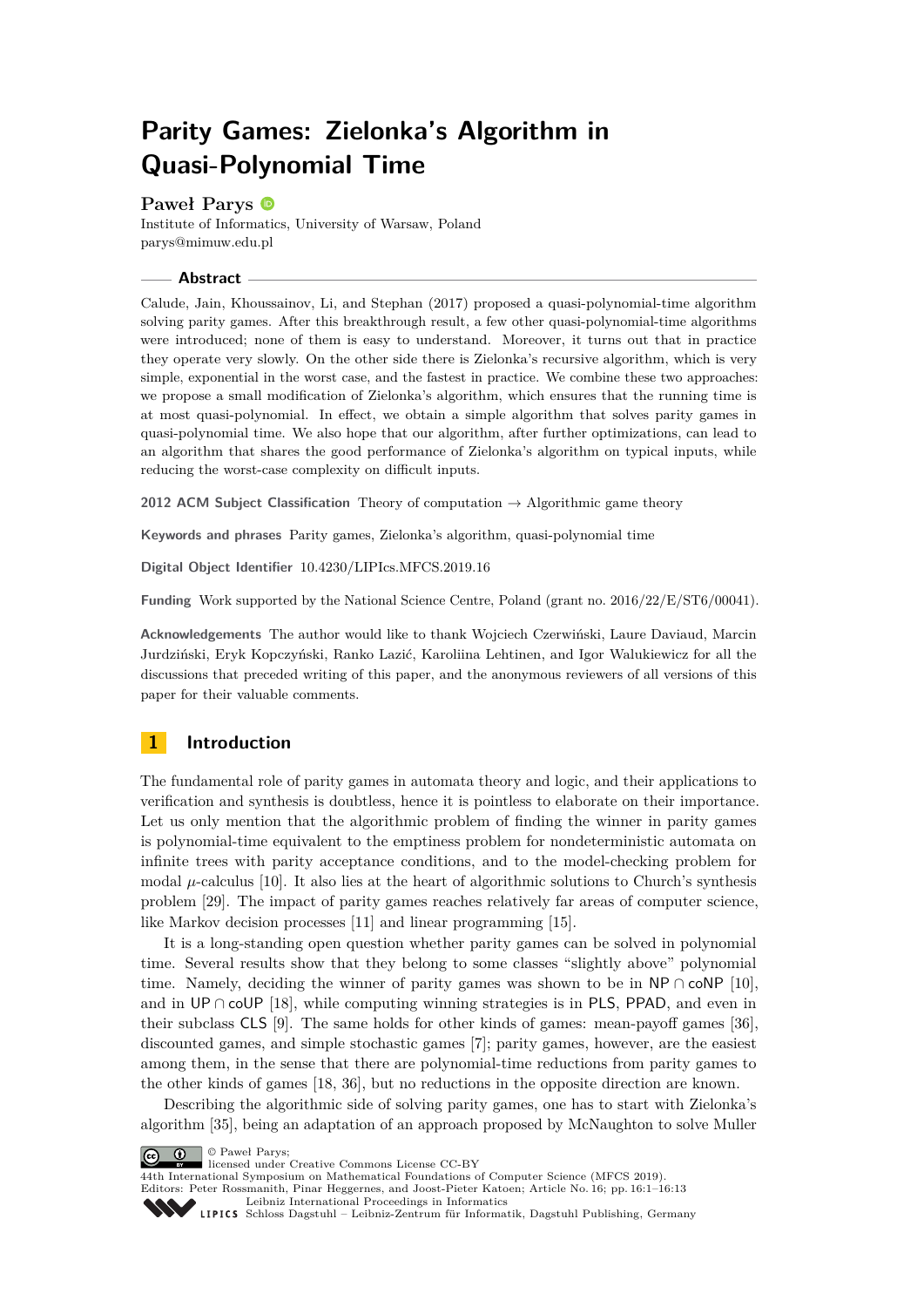#### **16:2 Parity Games: Zielonka's Algorithm in Quasi-Polynomial Time**

games [\[28\]](#page-11-2). This algorithm consists of a single recursive procedure, being simple and very natural; one may say that it computes who wins the game "directly from the definition". Its running time is exponential in the worst case [\[14,](#page-10-5) [1,](#page-9-0) [16\]](#page-11-3), but on many typical inputs it works much faster. For over two decades researchers were trying to cutback the complexity of solving parity games, which resulted in a series of algorithms, all of which were either exponential [\[5,](#page-10-6) [31,](#page-11-4) [19,](#page-11-5) [34,](#page-12-3) [30,](#page-11-6) [2\]](#page-10-7), or mildly subexponential [\[3,](#page-10-8) [21\]](#page-11-7). The next era came unexpectedly in 2017 with a breakthrough result of Calude, Jain, Khoussainov, Li, and Stephan [\[6\]](#page-10-9) (see also [\[17,](#page-11-8) [23\]](#page-11-9)), who designed an algorithm working in quasi-polynomial time. This invoked a series of quasi-polynomial-time algorithms, which appeared soon after [\[20,](#page-11-10) [13,](#page-10-10) [24\]](#page-11-11). These algorithms are quite involved (at least compared to the simple recursive algorithm of Zielonka), and it is not so trivial to understand them.

The four quasi-polynomial-time algorithms [\[6,](#page-10-9) [20,](#page-11-10) [13,](#page-10-10) [24\]](#page-11-11), at first glance being quite different, actually proceed along a similar line (as observed by Bojańczyk and Czerwiński [\[4\]](#page-10-11) and Czerwiński et al. [\[8\]](#page-10-12)). Namely, out of all the four algorithms one can extract a construction of a safety automaton (nondeterministic in the case of Lehtinen [\[24\]](#page-11-11), and deterministic in the other algorithms), which accepts all words encoding plays that are decisively won by one of the players (more precisely: plays consistent with some positional winning strategy), and rejects all words encoding plays in which the player loses (for plays that are won by the player, but not decisively, the automaton can behave arbitrarily). This automaton does not depend at all on the game graph; it depends only on its size. Having an automaton with the above properties, it is not difficult to convert the original parity game into an equivalent safety game (by taking a "product" of the parity game and the automaton), which can be solved easily—and all the four algorithms actually proceed this way, even if it is not stated explicitly that such an automaton is constructed. As shown in Czerwiński et al. [\[8\]](#page-10-12), all automata having the aforementioned properties have to look very similar: their states have to be leaves of some so-called universal tree; particular papers propose different constructions of these trees, and of the resulting automata (of quasi-polynomial size). Moreover, Czerwiński et al. [\[8\]](#page-10-12) show a quasi-polynomial lower bound for the size of such an automaton.

In this paper we propose a novel quasi-polynomial-time algorithm solving parity games. It is obtained by applying a small modification to Zielonka's recursive algorithm; this modification guarantees that the worst-case running time of this algorithm, being originally exponential, becomes quasi-polynomial. The simplicity of Zielonka's algorithm remains in place; we avoid complicated considerations accompanying all the previous quasi-polynomialtime algorithms. Another point is that our algorithm exploits the structure of parity games in a rather different way from the four previous quasi-polynomial-time algorithms. Indeed, the other algorithms construct automata that are completely independent from a particular game graph given on input—they work in exactly the same way for every game graph of a considered size. The behaviour of our algorithm, in contrast, is highly driven by an analysis of the game graph given on input. In particular, although our algorithm is not faster than quasi-polynomial, it does not fit to the "separator approach" in which a quasi-polynomial lower bound of Czerwiński et al. [\[8\]](#page-10-12) exists.

The running time of our algorithm is quasi-polynomial, and the space complexity is quadratic (more precisely,  $O(n \cdot h)$ , where *n* is the number of nodes in the game graph, and *h* is the maximal priority appearing there).

We remark that Lehtinen, Schewe, and Wojtczak in their recent follow up paper [\[25\]](#page-11-12) suggested a variation of our algorithm that improves the complexity to meet the state-ofthe-art complexity of broadly  $2^{O((\log n)(\log h))}$ , while providing polynomial bounds when the number of priorities is logarithmic.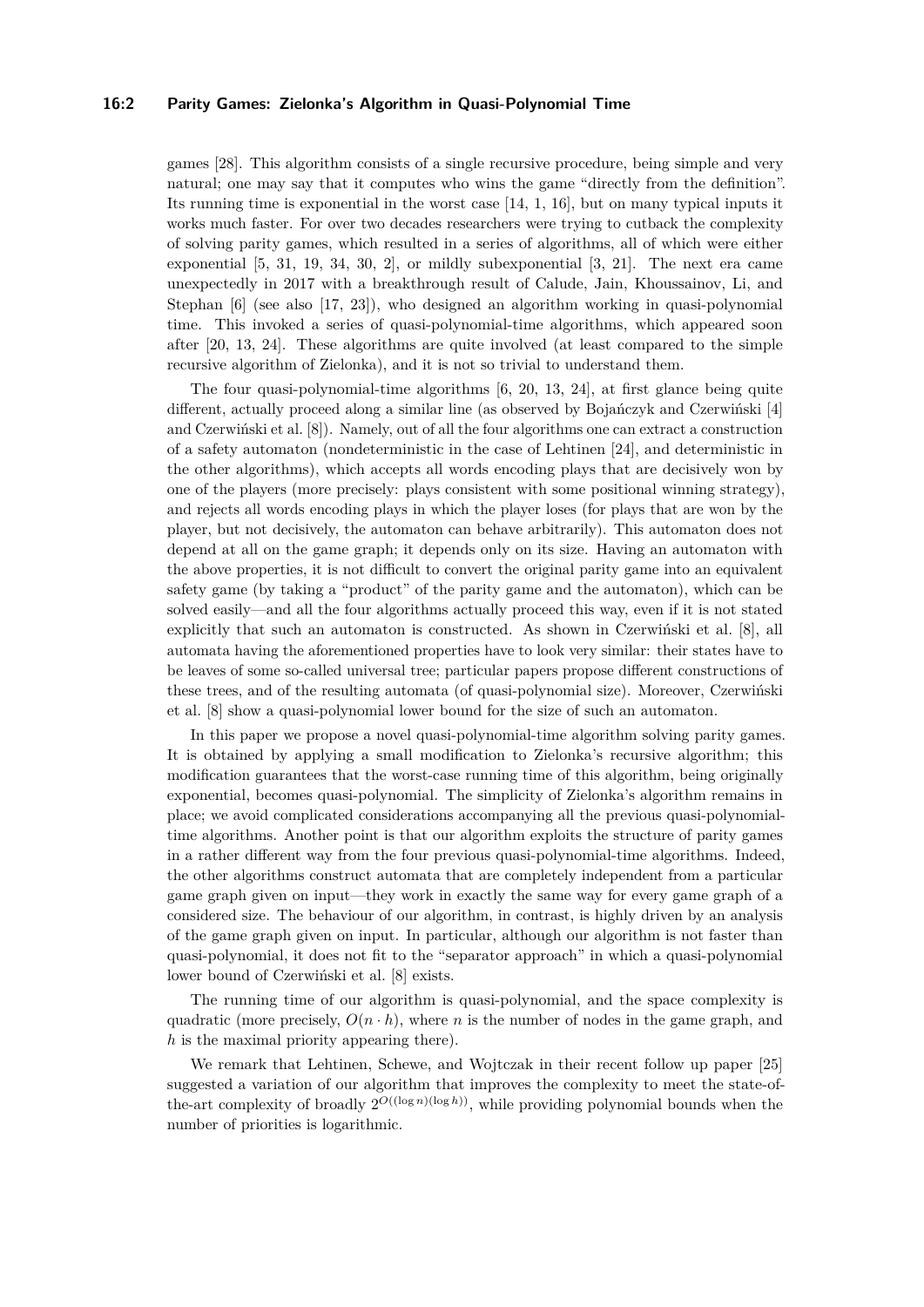#### **P. Parys 16:3**

Let us also mention the practical side of the world. It turns out that parity games are one of the areas where theory does not need to meet practice: the quasi-polynomialtime algorithms, although fastest in theory, are actually the slowest. The most exhaustive comparison of existing algorithms was performed by Tom van Dijk [\[32\]](#page-11-13). In his Oink tool he has implemented several algorithms, with different optimizations. Then, he has evaluated them on a benchmark of Keiren [\[22\]](#page-11-14), containing multiple parity games obtained from model checking and equivalence checking tasks, as well as on different classes of random games. It turns out that the classic recursive algorithm of Zielonka [\[35\]](#page-12-1) performs the best, *ex aequo* with the recent priority promotion algorithm [\[2\]](#page-10-7). After that, we have the strategy improvement algorithm [\[34,](#page-12-3) [12\]](#page-10-13), being a few times slower. Far later, we have the small progress measure algorithm [\[19\]](#page-11-5). At the very end, with a lot of timeouts, we have the quasi-polynomial-time algorithm of Fearnley, Jain, Schewe, Stephan, and Wojtczak [\[13\]](#page-10-10). The other quasi-polynomial-time algorithms were not implemented due to excessive memory usage.

While developing the current algorithm, we hoped that it will share the good performance with Zielonka's algorithm, on which it is based. Unfortunately, preliminary experiments have shown that this is not necessarily the case. It turns out that

- $\blacksquare$  on random games our algorithm performs similarly to the slowest algorithms implemented in Oink;
- on crafted game families that are difficult for Zielonka's algorithm, our algorithm is indeed  $\mathbf{r}$ faster from it, but not dramatically faster;
- the only think that is optimistic is that on games with a very low number of priorities  $\blacksquare$ our algorithm performs similarly to the fastest algorithms.

Because the empirical results of a direct implementation of the algorithm are completely unsatisfactory, we do not include a full description of our experiments. Instead, we leave an efficient implementation for a future work. Beside of the discouraging outcomes, we believe that our idea, via further optimizations, can lead to an algorithm that is both fast in practice and has a good worst-case complexity (see the concluding section for more comments).

## **2 Preliminaries**

A parity game is played on a *game graph* between two players, called Even or Odd (shortened sometimes to *E* and *O*). A game graph consists of

- a directed graph *G*, where we require that every node has at least one successor, and  $\overline{\phantom{a}}$ where there are no self-loops (i.e., edges from a node to itself);
- a labeling of every node *v* of *G* by a positive natural number  $\pi(v)$ , called its *priority*; m.
- a partition of nodes of *G* between nodes owned by Even and nodes owned by Odd.

An infinite path in *G* is called a *play*, while a finite path in *G* is called a *partial play*. The game starts in a designated starting node. Then, the player to which the current node belongs, selects a successor of this node, and the game continues there. In effect, after a finite time a partial play is obtained, and at the end, after infinite time, this results in a play. We say that a play  $v_1, v_2, \ldots$  is winning for Even if  $\limsup_{i\to\infty} \pi(v_i)$  is even (i.e., if the maximal priority seen infinitely often is even). Conversely, the play is winning for Odd if  $\limsup_{i\to\infty} \pi(v_i)$  is odd.

A *strategy* of player  $P \in \{Even, Odd\}$  is a function that maps every partial play that ends in a node of *P* to some its successor. Such a function says how *P* will play in every situation of the game (depending on the history of that game). When a (partial) play  $\pi$ follows a strategy  $\sigma$  in every step in which player P is deciding, we say that  $\pi$  *agrees* with  $\sigma$ .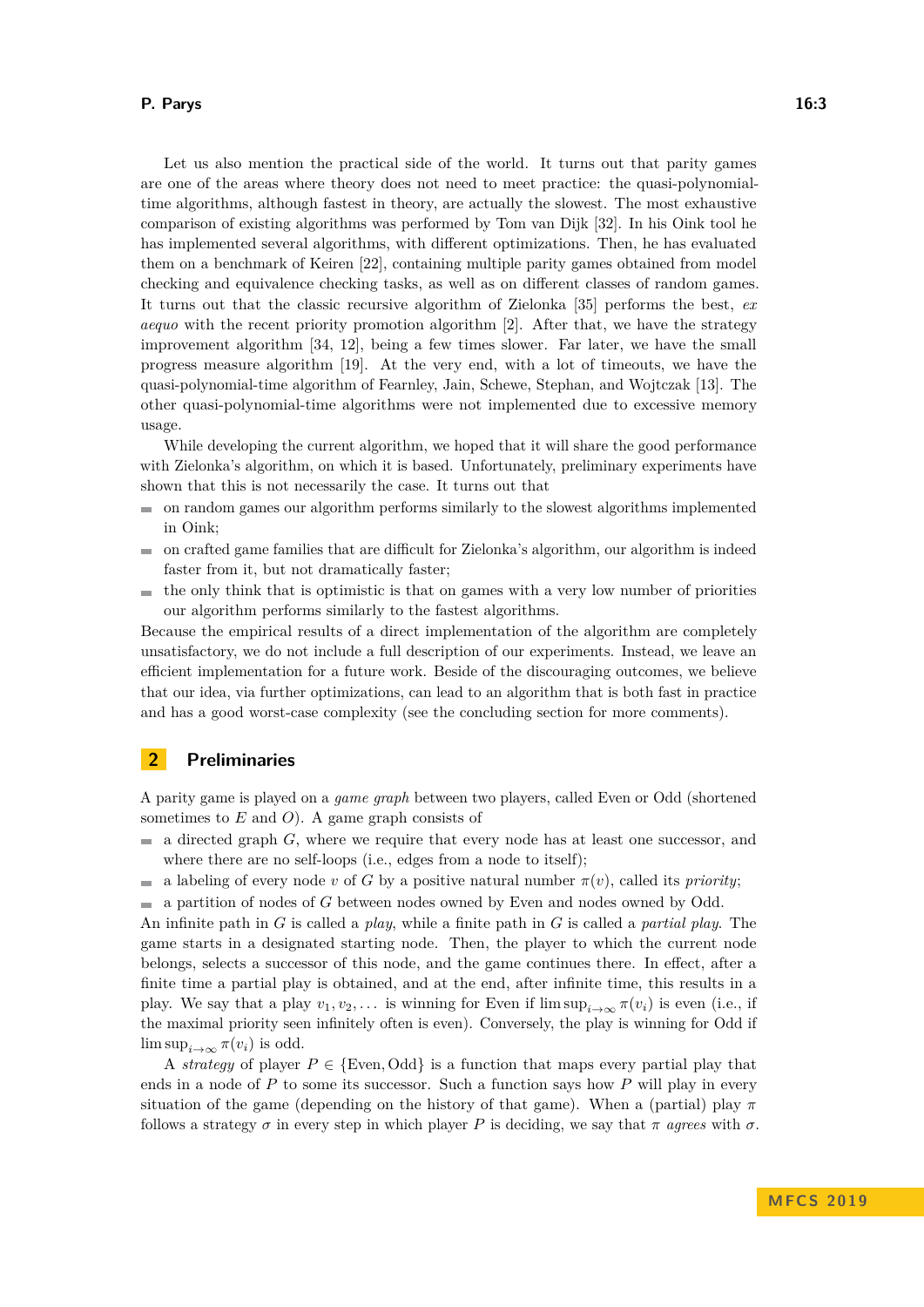#### **16:4 Parity Games: Zielonka's Algorithm in Quasi-Polynomial Time**

A strategy  $\sigma$  is *winning* for P from a node *v* if every play that starts in *v* and agrees with  $\sigma$ is winning for *P*. While saying "player *P* wins from a node *v*" we usually mean that *P* has a winning strategy from *v*. Let  $Win_P(G)$  be the set of nodes of *G* from which *P* wins; it is called the *winning region* of *P*. By Martin's theorem [\[27\]](#page-11-15) we know that parity games are determined: in every game graph *G*, and for every node *v* of *G* either Even wins from *v*, or Odd wins from *v*. In effect,  $Win_E(G)$  and  $Win_O(G)$  form a partition of the node set of *G*.

During the analysis, we also consider games with other winning conditions. A *winning condition* is a set of plays. The winning conditions of Even and Odd considered in parity games are denoted LimsupEven and LimsupOdd, respectively. Beside of that, for every set *S* of nodes, let Safety(*S*) be the set of plays that use only nodes from *S*.

A *dominion* for Even is a set *S* of nodes such that from every  $v \in S$  Even wins the game with the condition LimsupEven ∩ Safety $(S)$ ; in other words, from every node of *S* he can win the parity game without leaving *S*. Likewise, a dominion for Odd is a set *S* of nodes such that from every  $v \in S$  Odd wins the game with the condition LimsupOdd ∩ Safety(*S*). Notice that the whole  $Win_P(G)$  is a dominion for *P* (where  $P \in \{\text{Even}, \text{Odd}\}\)$ . Indeed, if Even is going to win from some  $v \in Win_E(G)$ , the play cannot leave  $Win_E(G)$  and enter a node  $v' \in Win_{O}(G)$ , as then Odd could use his winning strategy from  $v'$  and win the whole game; here we use the fact that all suffixes of a play in LimsupEven are also in LimsupEven. For  $P = \text{Odd the situation is symmetric.}$ 

## **3 Standard Zielonka's Algorithm**

Before presenting our algorithm, we recall the standard Zielonka's algorithm, as a reference.

For a set of nodes *N* in a game graph *G*, and for a player  $P \in \{Even, Odd\}$ , we define the *attractor* of N, denoted  $\text{ATR}_P(G, N)$ , to be the set of nodes of G from which P can force to reach a node from N. In other words,  $\text{ATR}_P(G, N)$  is the smallest set such that  $N \subseteq \text{ATR}_P(G, N),$ 

- $\equiv$ if *v* is a node of *P* and some its successor is in  $\text{ATR}_P(G, N)$ , then  $v \in \text{ATR}_P(G, N)$ , and
- if *v* is a node of the opponent of *P* and all its successors are in  $\text{ATR}_P(G, N)$ , then  $\overline{a}$  $v \in \text{ATR}_P(G, N)$ .

Clearly  $\text{ATR}_P(G, N)$  can be computed in time proportional to the size of *G*.

<span id="page-3-0"></span>

| Algorithm 1 Standard Zielonka's Algorithm                |                                                                      |  |  |  |
|----------------------------------------------------------|----------------------------------------------------------------------|--|--|--|
| 1: procedure $\text{SOLVE}_E(G, h)$                      | $\triangleright$ h is an <u>even</u> upper bound for priorities in G |  |  |  |
| $2:$ begin                                               |                                                                      |  |  |  |
| do begin<br>3:                                           |                                                                      |  |  |  |
| $N_h = \{v \in \text{nodes}(G) \mid \pi(v) = h\};$<br>4: | $\triangleright$ nodes with the highest priority                     |  |  |  |
| $H = G \setminus \text{ATR}_E(G, N_h);$<br>5:            | $\rhd$ new game: reaching priority $h \to \text{win}$                |  |  |  |
| $W_O = \text{SOLVE}_O(H, h-1);$<br>6:                    | $\triangleright$ in $W_O$ we lose before reaching priority h         |  |  |  |
| $G = G \setminus \text{ATR}_O(G, W_O);$<br>7:            | $\rhd$ possibly $N_h \cap \text{ATR}_O(G, W_O) \neq \emptyset$       |  |  |  |
| end while $W_O \neq \emptyset$ ;<br>8:                   |                                                                      |  |  |  |
| return $\text{nodes}(G);$<br>9:                          |                                                                      |  |  |  |
| $10:$ end                                                |                                                                      |  |  |  |

Algorithm [1](#page-3-0) is the standard Zielonka's algorithm. The procedure  $\text{SOLVE}_E(G, h)$  returns  $Win_E(G)$ , the winning region of Even, if *h* is an even number that is greater or equal than all priorities appearing in *G*. A procedure  $\text{SOLVE}_O(G, h)$  is also needed; it is identical to SOLVE<sub>E</sub>(*G, h*) except that the roles of *E* and *O* are swapped; it returns  $Win_{O}(G)$ , the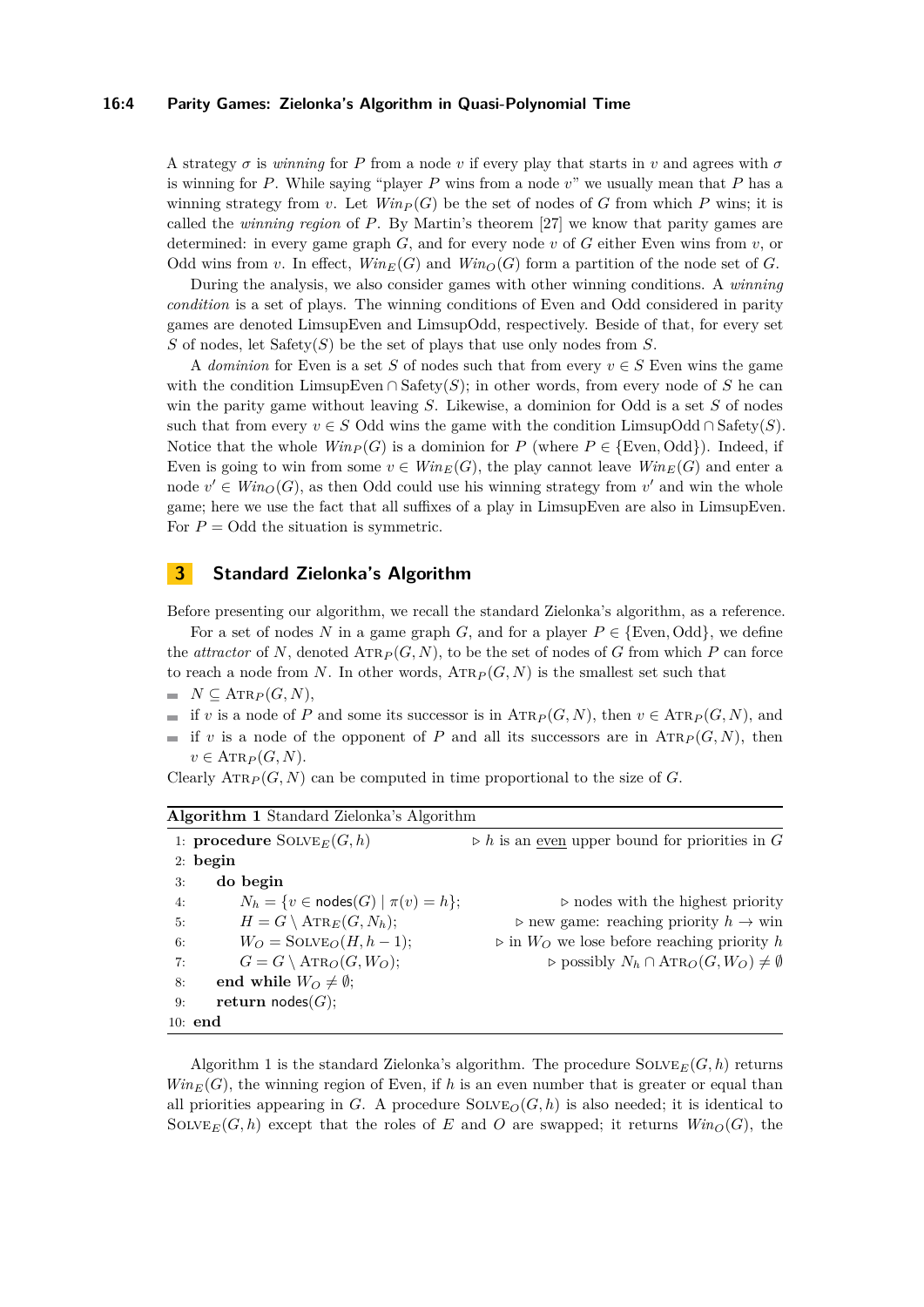<span id="page-4-0"></span>

**Figure 1** The structure of winning regions in a parity game

winning region of Odd. While writing  $G \setminus S$ , we mean the game obtained by removing from *G* all nodes in *S*, and all edges leading to nodes in *S* or starting from nodes in *S*. We use this construct only when *S* is an attractor; in such a case, if all successors of a node *v* are removed, then *v* is also removed (i.e., if all successors of *v* belong to an attractor, then *v* belongs to the attractor as well). In effect  $G \setminus S$  is a valid game graph (every its node has at least one successor).

We remark that the algorithm is presented in a slightly different way than usually. Namely, we use here a loop, while the usual presentation does not use a loop but rather calls recursively  $\text{SOLVE}_E(G \setminus \text{ATR}_O(G, W_O), h)$  at the end of the procedure. This is only a superficial difference in the presentation, but is useful while modifying the algorithm in the next section.

The algorithm can be understood while looking at Figure [1.](#page-4-0) Let *h* be the highest priority used in *G*; assume that it is even. The game graph *G* can be divided into two parts:  $Win_E(G)$ and  $Win_{\mathcal{O}}(G)$ . In  $Win_{\mathcal{E}}(G)$  we can distinguish the attractor of nodes with priority *h* (denoted  $A_E$ ). Odd either loses inside  $Win_E(G) \setminus A_E$ , or enters  $A_E$ , which causes that a node with priority *h* is seen, and then the game continues in some node of  $Win_E(G)$ . The winning region of Odd,  $Win_{O}(G)$ , can be divided into multiple parts. We have a part  $W_O^0$ , where Odd can win without seeing a node of priority *h*. Then, we have nodes of priority *h* from which Even is forced to enter  $W_O^0$ , and their attractor, denoted  $A_1$ . Then, we have a part  $W_O^1$ , where Odd can ensure that the play is either winning for him inside  $W_O^1$  or enters  $A_1$ ; in other words, from nodes of  $W_O^1$  Odd can win while seeing *h* at most once. We also have parts  $W_O^i$  for larger *i*, and corresponding attractors  $A_i$ .

While running the algorithm, this partition of *G* is not known, and has to be discovered. To this end, the algorithm assumes first (in the game *H*) that all nodes of priority *h* are winning for Even. The first call to  $\text{SOLVE}_O(H, h-1)$  returns the set  $W_O^0$  of nodes where Odd wins without seeing a node of priority *h*. We then remove them from the game, together with the attractor  $A_1$ . In the next step,  $\text{SOLVE}_O(H, h-1)$  returns the set  $W_O^1$ , and so on. At the end the whole  $Win_{O}(G)$  becomes removed, and the procedure returns  $Win_{E}(G)$ .

## **4 Quasi-Polynomial-Time Algorithm**

We now present a modification to Algorithm [1](#page-3-0) that results in obtaining quasi-polynomial running time, in the worst case.

The modification can be understood while looking again at Figure [1.](#page-4-0) The key observation is that, while  $Win_0(G)$  is of size at most *n* (where *n* is the number of nodes in *G*), then most of its parts  $W_O^i$  are smaller. Namely, most of them have to be of size at most  $\frac{n}{2}$ , and only one of them can be larger than  $\frac{n}{2}$ . We use this observation, and while looking for  $W_O^i$ ,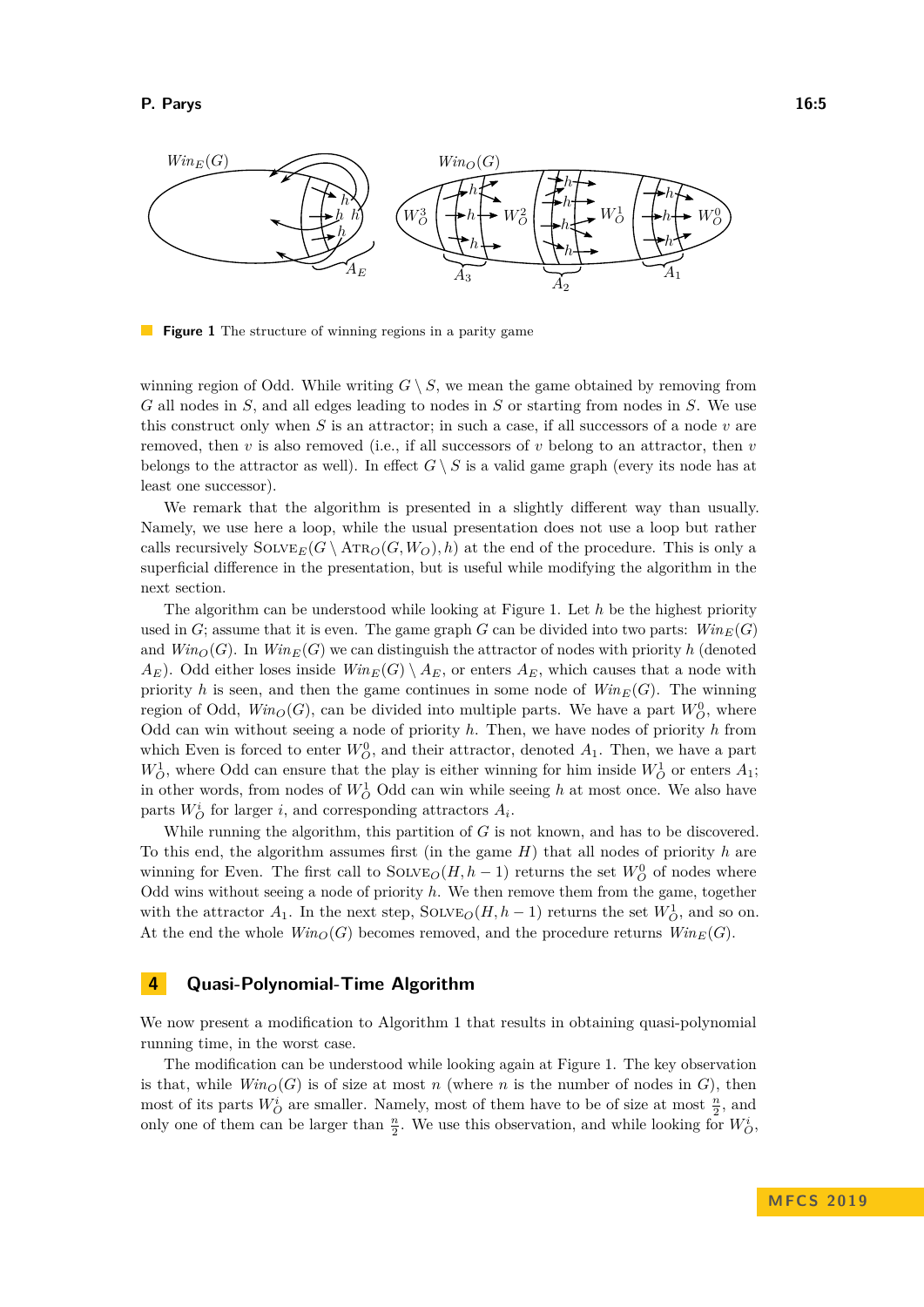## **16:6 Parity Games: Zielonka's Algorithm in Quasi-Polynomial Time**

we search for a winning region (for a dominion) of size at most  $\frac{n}{2}$ . Usually this is enough; only once it is not enough: one  $W_O^i$  can be larger than  $\frac{n}{2}$  and it will not be found if we only look for a set of size at most  $\frac{n}{2}$ . But when the algorithm finds no set of size at most  $\frac{n}{2}$ , we can once search for  $W_O^i$  of an arbitrary size. After that, we know that all following sets  $W_O^i$ are again of size at most  $\frac{n}{2}$ . While going recursively, we notice that every  $W_O^i$  can be further subdivided in a similar way, while splitting on the priority  $h-2$ . If  $|W_O^i| \leq \frac{n}{2}$ , we again have the property that most of the parts of  $W_O^i$  are of size at most  $\frac{n}{4}$ , and only one of them can be larger than  $\frac{n}{4}$ .

To exploit this observation, in the recursive calls we pass two precision parameters,  $p_E$ and  $p<sub>O</sub>$  (one for every of the players), saying that we search for winning sets of size at most *p<sup>E</sup>* for Even, and at most *p<sup>O</sup>* for Odd. The modified procedure is presented as Algorithm [2.](#page-5-0) Again, one also needs a procedure Solve*O*, which is obtained from Solve*<sup>E</sup>* by literally changing every *E* to *O* and *vice versa*.

<span id="page-5-0"></span>

|  |  |  | Algorithm 2 Quasi-Polynomial-Time Algorithm |  |
|--|--|--|---------------------------------------------|--|
|--|--|--|---------------------------------------------|--|

|     | 1: procedure $\text{SOLVE}_E(G, h, p_E, p_O)$      | $\rhd p_E, p_O$ are new "precision" parameters               |
|-----|----------------------------------------------------|--------------------------------------------------------------|
|     | $2:$ begin                                         |                                                              |
| 3:  | if $G = \emptyset \vee p_E \leq 1$ then            |                                                              |
| 4:  | return $\emptyset$ ;                               | $\triangleright$ we assume that there are no self-loops in G |
| 5:  | do begin                                           |                                                              |
| 6:  | $N_h = \{v \in \text{nodes}(G) \mid \pi(v) = h\};$ |                                                              |
| 7:  | $H = G \setminus \text{ATR}_E(G, N_h);$            |                                                              |
| 8:  | $W_O = \text{SOLVE}_O(H, h-1,  p_O/2 , p_E);$      | $\triangleright$ precision decreased                         |
| 9:  | $G = G \setminus \text{ATR}_O(G, W_O);$            |                                                              |
| 10: | end while $W_O \neq \emptyset$ ;                   |                                                              |
| 11: | $N_h = \{v \in \text{nodes}(G) \mid \pi(v) = h\};$ |                                                              |
| 12: | $H = G \setminus \text{ATR}_E(G, N_h);$            |                                                              |
| 13: | $W_O = \text{SOLVE}_O(H, h-1, p_O, p_E);$          | $\triangleright$ we try once with the full precision         |
| 14: | $G = G \setminus \text{ATR}_O(G, W_O);$            |                                                              |
| 15: | while $W_O \neq \emptyset$ do begin                |                                                              |
| 16: | $N_h = \{v \in \text{nodes}(G) \mid \pi(v) = h\};$ |                                                              |
| 17: | $H = G \setminus \text{ATR}_E(G, N_h);$            |                                                              |
| 18: | $W_O = \text{SOLVE}_O(H, h-1,  p_O/2 , p_E);$      | $\triangleright$ again, precision decreased                  |
| 19: | $G = G \setminus \text{ATR}_O(G, W_O);$            |                                                              |
| 20: | end;                                               |                                                              |
| 21: | return nodes $(G);$                                |                                                              |
|     | $22:$ end                                          |                                                              |

We start the algorithm with  $p_E = p_O = n$ , where *n* is the number of nodes in *G*. In the procedure we have now, in a sense, three copies of the previous procedure, corresponding to three stages. In the first stage, in lines 5-10, we look for sets  $W_O^i$  of size at most  $\lfloor \frac{p_O}{2} \rfloor$ . If the returned set is empty, this may mean that the next  $W_O^i$  either is empty, or is of size greater than  $\lfloor \frac{p_O}{2} \rfloor$ . Then, in lines 11-14, we once search for a set  $W_O^i$  of size at most  $p_O$  (knowing that if it is nonempty, then its size is greater than  $\lfloor \frac{p_O}{2} \rfloor$ ). Finally, in the loop in lines 15-20, we again look for sets  $W_O^i$  of size at most  $\lfloor \frac{p_O}{2} \rfloor$  (because we have already found a set of size greater than  $\lfloor \frac{p_O}{2} \rfloor$ , all the remaining sets have size at most  $\lfloor \frac{p_O}{2} \rfloor$ ).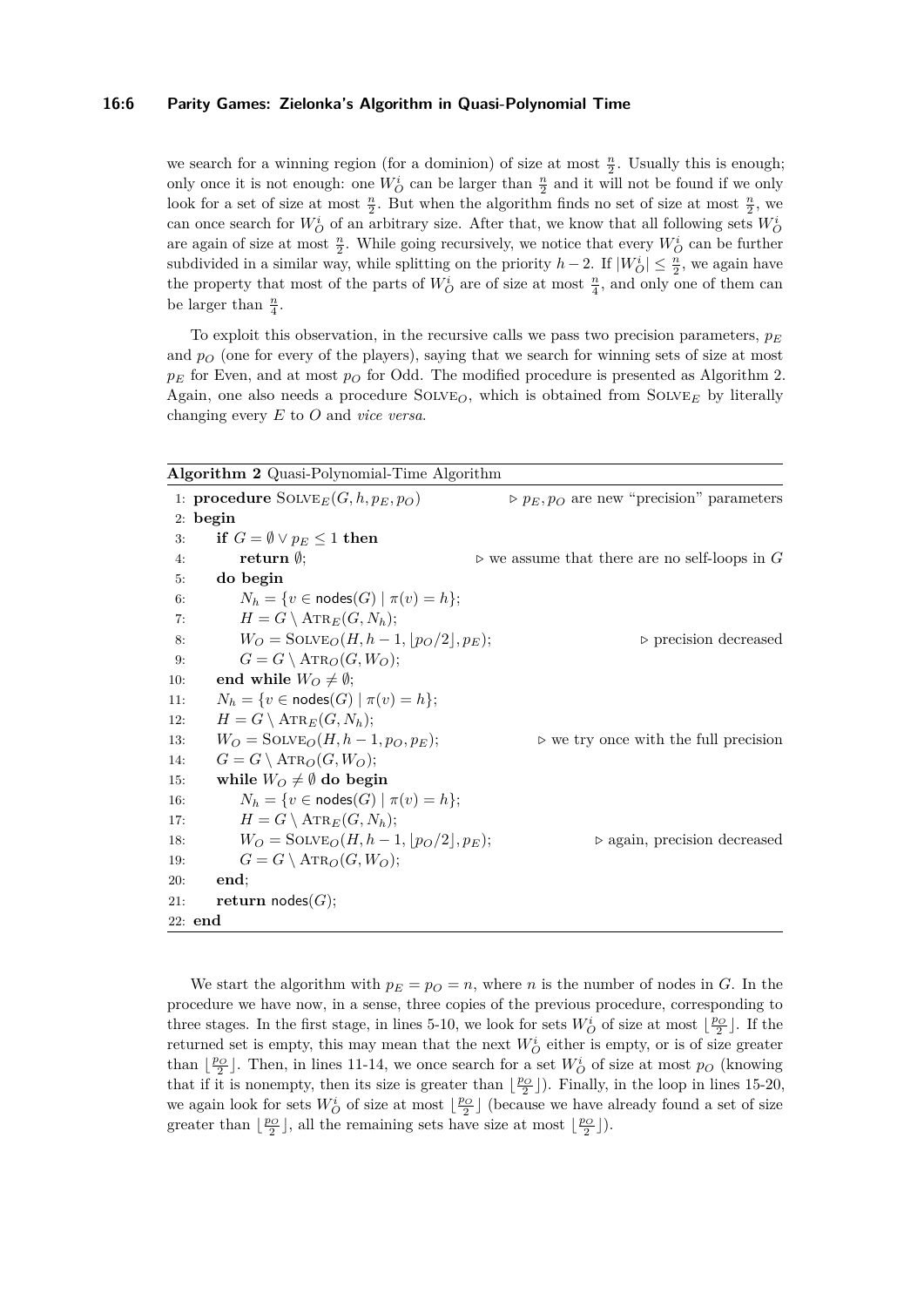#### **P. Parys 16:7**

## **5 Complexity Analysis**

Let us analyze the complexity of our algorithm.

First, we observe that the space complexity is  $O(n \cdot h)$ , where *n* is the number of nodes. and *h* is the maximal priority. Indeed, the depth of the recursion is at most *h*, and on every step we only need to remember some sets of nodes.

We now come to the running time. As it is anyway worse than the running time of the other quasi-polynomial-time algorithms, we do not aim in proving a very tight upper bound; we only prove that the running time is quasi-polynomial.

Let  $R(h, l)$  be the number of (nontrivial) executions of the SOLVE<sub>*E*</sub> and SOLVE<sub>*O*</sub> procedures performed during one call to  $\text{SOLVE}_E(G, h, p_E, p_O)$  with  $\lfloor \log p_E \rfloor + \lfloor \log p_O \rfloor = l$ , and with *G* having at most *n* nodes (where *n* is fixed). We only count here nontrivial executions, that is, such that do not leave the procedure in line 4. Clearly  $R(0, l) = R(h, 0) = 0$ . For  $h, l \geq 1$  it holds that

<span id="page-6-0"></span>
$$
R(h, l) \le 1 + n \cdot R(h - 1, l - 1) + R(h - 1, l). \tag{1}
$$

Indeed, in SOLVE<sub>E</sub> after every call to SOLVE<sub>Q</sub> we remove at least one node from  $G$ , with the exception of two such calls: the last call in line 8, and the last call ever. In effect, in lines 8 and 18 we have at most *n* calls to  $SOLVE<sub>O</sub>$  with decreased precision (plus, potentially, the  $(n+1)$ -th call with empty *G*, which is not included in  $R(h, l)$ , and in line 13 we have one call to SOLVE<sub>O</sub> with full precision. Notice that  $\log p$ <sup>*O*</sup> (hence also *l*) decreases by 1 in the decreased-precision call.

Using Inequality [\(1\)](#page-6-0) we now prove by induction that  $R(h, l) \leq n^l \cdot {h+l \choose l} - 1$ . For  $h = 0$ and for  $l = 0$  the inequality holds. For  $h, l \geq 1$  we have that

$$
R(h, l) \le 1 + n \cdot R(h - 1, l - 1) + R(h - 1, l)
$$
  
\n
$$
\le 1 + n \cdot \binom{n^{l-1} \cdot \binom{h - 1 + l - 1}{l - 1} - 1} + n^l \cdot \binom{h - 1 + l}{l} - 1
$$
  
\n
$$
\le n^l \cdot \binom{h - 1 + l}{l - 1} + \binom{h - 1 + l}{l} - 1
$$
  
\n
$$
= n^l \cdot \binom{h + l}{l} - 1.
$$

In effect,  $R(h, l) \leq n^l \cdot (h + l)^l$ . Recalling that we start with  $l = 2 \cdot \lfloor \log n \rfloor$ , we see that this number is quasi-polynomial in *n* and *h*. This concludes the proof, since obviously a single execution of the SOLVE<sub>*E*</sub> procedure (not counting the running time of recursive calls) costs polynomial time.

## **6 Correctness**

We now justify correctness of the algorithm. This amounts to proving the following lemma.

<span id="page-6-1"></span>▶ **Lemma 6.1.** *Procedure* SOLVE<sub>*E*</sub>(*G*, *h*, *p<sub>E</sub>*, *p*<sub>*O*</sub>) *returns a set*  $W_E$  *such that for every*  $S \subseteq$ nodes(*G*)*,*

 $\blacksquare$  *if S is a dominion for Even, and*  $|S| ≤ p_E$ *, then*  $S ⊆ W_E$ *, and* 

*if S is a dominion for Odd, and*  $|S| \leq p_O$ *, then*  $S \cap W_E = \emptyset$ *.*  $\mathcal{L}_{\mathcal{A}}$ 

Notice that in *G* there may be nodes that do not belong to any dominion smaller than  $p_E$  or  $p_O$ ; for such nodes we do not specify whether or not they are contained in  $W_E$ .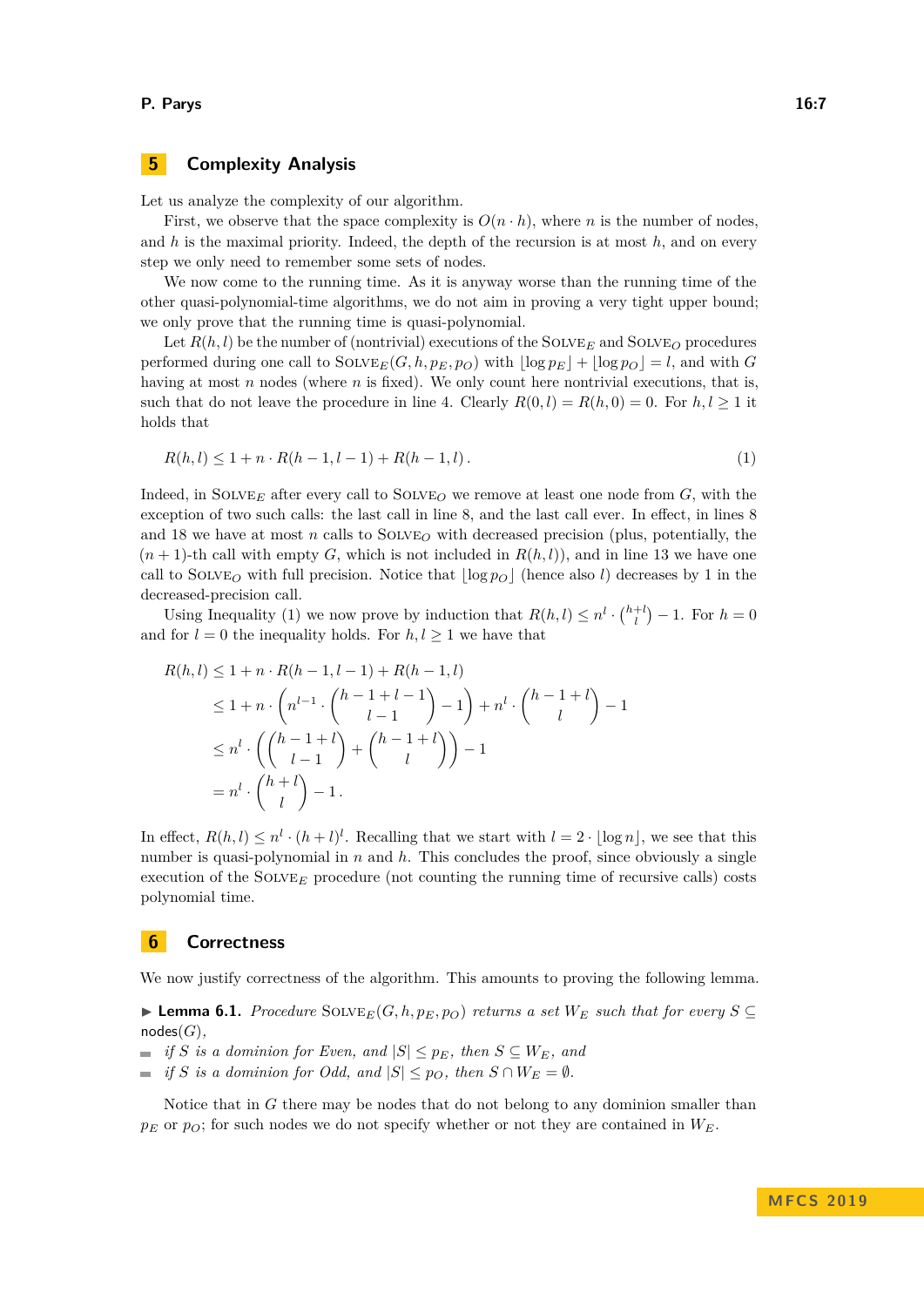#### **16:8 Parity Games: Zielonka's Algorithm in Quasi-Polynomial Time**

Recall that  $Win_E(G)$  is a dominion for Even, and  $Win_O(G)$  is a dominion for Odd. Thus, using Lemma [6.1](#page-6-1) we can conclude that for  $p_E = p_O = n$  the procedure returns  $Win_E(G)$ , the winning region of Even.

One may wonder why we use dominions in the statement of the lemma, instead of simply saying that if  $|Win_E(G)| \leq p_E$ , then  $Win_E(G) \subseteq W_E$ . Such a simplified statement, however, is not suitable for induction. Indeed, while switching from the game *G* to the game *H* (created in lines 7, 12, 17) the winning regions of Even may increase dramatically, because in *H* Odd is not allowed to visit any node with priority *h*. Nevertheless, the winning region of Even in *G*, and any dominion of Even in *G*, remains a dominion in *H* (when restricted to nodes of *H*).

Before proving Lemma [6.1,](#page-6-1) let us observe two facts about dominions. In their statements  $P \in \{Even, Odd\}$  is one of the players, and  $\overline{P}$  is his opponent.

<span id="page-7-0"></span> $\blacktriangleright$  **Fact 6.2.** *If S is a dominion for P in a game G, and X is a set of nodes of G, then*  $S \setminus \text{ATR}_P(G, X)$  *is a dominion for*  $P$  *in*  $G \setminus \text{ATR}_P(G, X)$ *.* 

**Proof.** Denote  $S' = S \setminus \text{ATR}_P(G, X)$  and  $G' = G \setminus \text{ATR}_P(G, X)$ . By definition, from every node  $v \in S$  player *P* wins with the condition Limsup  $P \cap$  Safety(*S*) in *G*, using some winning strategy. Observe that using the same strategy he wins with the condition Limsup<sup>*P*</sup> ∩ Safety(*S*<sup> $\prime$ </sup>) in *G*<sup> $\prime$ </sup> (assuming that the starting node *v* is in *S*<sup> $\prime$ </sup>). The strategy remains valid in  $G'$ , because every node  $u$  of player  $P$  that remains in  $G'$  has the same successors in *G*<sup> $\prime$ </sup> as in *G* (conversely: if some of successors of *u* belongs to ATR<sub>*P*</sub> (*G, X*), then *u* also belongs to  $\text{ATR}_P(G, X)$ .

<span id="page-7-1"></span> $\blacktriangleright$  **Fact 6.3.** *If S is a dominion for P in a game G, and X is a set of nodes of G such that*  $S \cap X = \emptyset$ , then *S is a dominion for P in*  $G \setminus \text{ATR}_{\overline{P}}(G, X)$  *(in particular*  $S \subseteq$  $\mathsf{nodes}(G \setminus \mathrm{ATR}_{\overline{P}}(G,X))).$ 

**Proof.** Denote  $G' = G \setminus \text{ATR}_{\overline{P}}(G, X)$ . Suppose that there is some  $v \in S \cap \text{ATR}_{\overline{P}}(G, X)$ . On the one hand, *P* can guarantee that, while starting from *v*, the play stays in *S* (by the definition of a dominion); on the other hand,  $\overline{P}$  can force to reach the set *X* (by the definition of an attractor), which is disjoint from *S*. Thus such a node *v* could not exist, we have  $S \subseteq \mathsf{nodes}(G')$ .

It remains to observe that from every node  $v \in S$  player *P* wins with the condition Limsup $P \cap S$ afety(*S*) also in the restricted game  $G'$ , using the same strategy as in *G*. Indeed, a play in *G* following this strategy never leaves *S*, and the whole *S* remains unchanged in  $G'$ . . Jan 1980. aastal ja kuningas kaupungi kalendari kaupungi kaupungi kaupungi kaupungi kaupungi kaupungi kalend<br>Jan 1980. aastal ja kuningas kaupungi kaupungi kaupungi kaupungi kaupungi kaupungi kaupungi kaupungi kaupungi

We are now ready to prove Lemma [6.1.](#page-6-1)

**Proof of Lemma [6.1.](#page-6-1)** We prove the lemma by induction on *h*. Consider some execution of the procedure. By  $G^i$ ,  $N_h^i$ ,  $H^i$ ,  $W_O^i$  we denote values of the variables  $G, N_h, H, W_O$  just after the *i*-th call to SOLVE<sub>O</sub> in one of the lines 8, 13, 18; in lines 9, 14, 19 we create  $G^{i+1}$ out of  $G^i$  and  $W^i_O$ . In particular  $G^1$  equals the original game  $G$ , and at the end we return nodes( $G^{m+1}$ ), where *m* is the number of calls to SOLVE<sub>O</sub>.

Concentrate on the first item of the lemma: fix an Even's dominion  $S$  in  $G$  (i.e., in  $G^1$ ) such that  $|S| \leq p_E$ . Assume that  $S \neq \emptyset$  (for  $S = \emptyset$  there is nothing to prove). Notice first that a nonempty dominion has at least two nodes (by assumption there are no self-loops in *G*, hence every play has to visit at least two nodes), thus, because  $S \subseteq \text{nodes}(G)$  and  $|S| \leq p_E$ , we have that  $G \neq \emptyset$  and  $p_E > 1$ . It means that the procedure does not return in line 4. We thus need to prove that  $S \subseteq \text{nodes}(G^{m+1})$ .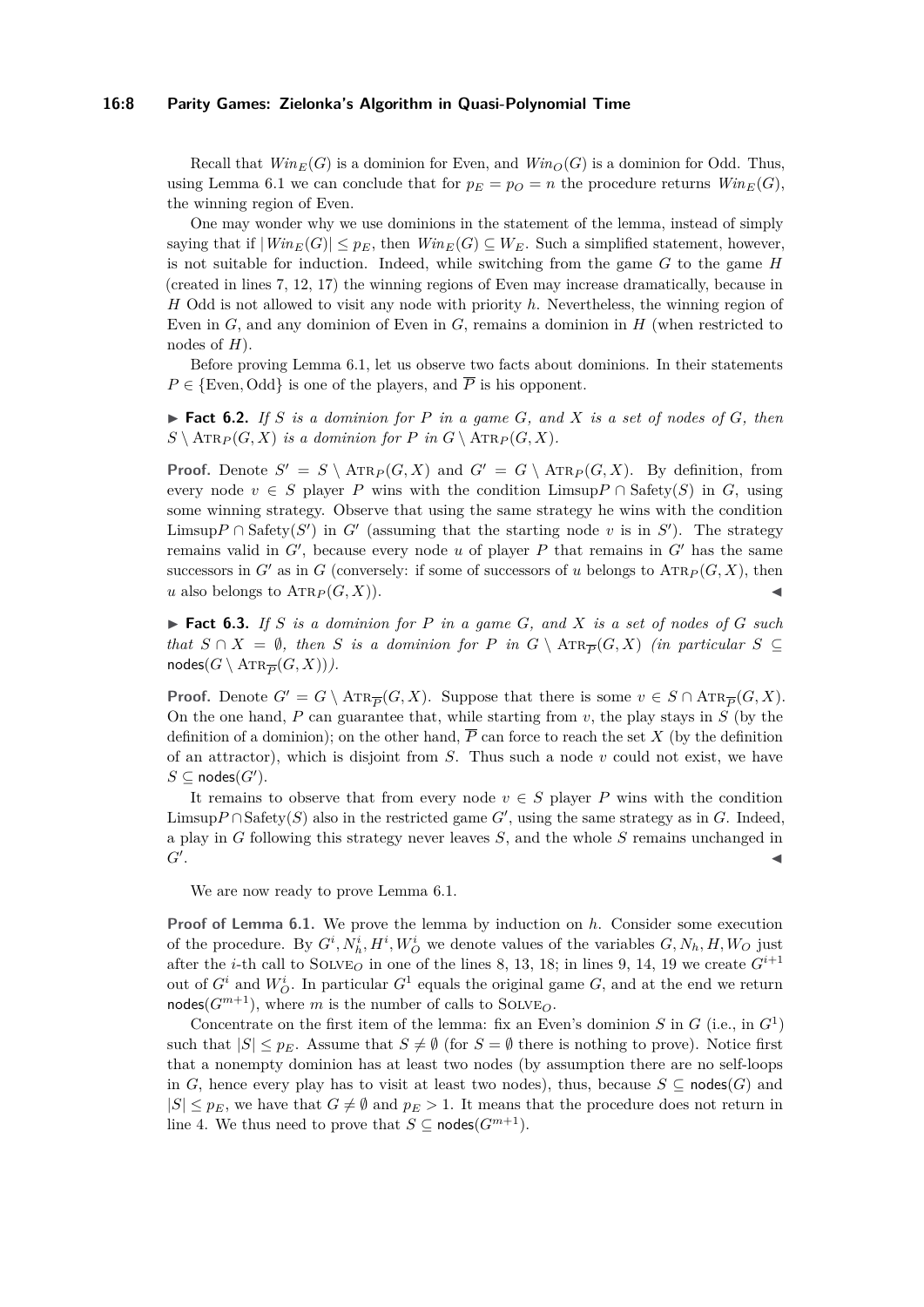#### **P. Parys 16:9**

We actually prove that *S* is a dominion for Even in  $G^i$  for every  $i \in \{1, \ldots, m+1\}$ , meaning in particular that  $S \subseteq \text{nodes}(G^i)$ . This is shown by an internal induction on *i*. The base case  $(i = 1)$  holds by assumption. For the induction step, consider some  $i \in \{1, \ldots, m\}$ . By the induction assumption  $S$  is a dominion for Even in  $G^i$ , and we need to prove that it is a dominion for Even in  $G^{i+1}$ .

Consider  $S^i = S \cap \text{nodes}(H^i)$ . Because  $S^i = S \setminus \text{ATR}_E(G^i, N_h^i)$ , by Fact [6.2](#page-7-0) the set  $S^i$ is a dominion for Even in  $H^i = G^i \setminus \text{ATR}_E(G^i, N_h^i)$ , and obviously  $|S^i| \leq |S| \leq p_E$ . By the assumption of the external induction (which can be applied to  $SOLVE_O$ , by symmetry) it follows that  $S^i \cap W_O^i = \emptyset$ , so also  $S \cap W_O^i = \emptyset$  (because  $W_O^i$  contains only nodes of  $G^i$ , while  $S \setminus S^i$  contains no nodes of  $G^i$ ). Thus, by Fact [6.3](#page-7-1) the set *S* is a dominion for Even in  $G^{i+1} = G^i \setminus \text{ATR}_O(G^i, W_O^i)$ . This finishes the proof of the first item.

Now we prove the second item of the lemma. To this end, fix some Odd's dominion *S* in *G* such that  $|S| \leq p_O$ . If  $p_E \leq 1$ , we return  $W_E = \emptyset$  (line 4), so clearly  $S \cap W_E = \emptyset$ . The interesting case is when  $p_E \geq 2$ . Denote  $S^i = S \cap \text{nodes}(G^i)$  for all  $i \in \{1, ..., m + 1\}$ ; we first prove that  $S^i$  is a dominion for Odd in  $G^i$ . This is shown by induction on *i*. The base case of  $i = 1$  holds by assumption, because  $G^1 = G$  and  $S^1 = S$ . For the induction step, assume that  $S^i$  is a dominion for Odd in  $G^i$ , for some  $i \in \{1, \ldots, m\}$ . By definition  $G^{i+1} = G^i \setminus \text{ATR}_O(G^i, W_O^i)$  and  $S^{i+1} = S^i \setminus \text{ATR}_O(G^i, W_O^i)$ , so  $S^{i+1}$  is a dominion for Odd in  $G^{i+1}$  by Fact [6.2,](#page-7-0) which finishes the inductive proof.

For  $i \in \{1, \ldots, m\}$ , let  $Z^i$  be the set of nodes (in  $S^i \setminus N_h^i$ ) from which Odd wins with the condition LimsupOdd ∩ Safety $(S^i \setminus N_h^i)$  in  $G^i$  (that is, where Odd can win without seeing priority *h*—the highest even priority). Let us observe that if  $S^i \neq \emptyset$  then  $Z^i \neq \emptyset$  ( $\clubsuit$ ). Indeed, suppose to the contrary that  $Z^i = \emptyset$ , and consider an Odd's strategy that allows him to win with the condition LimsupOdd ∩ Safety $(S<sup>i</sup>)$  in  $G<sup>i</sup>$ , from some node  $v<sub>0</sub> ∈ S<sup>i</sup>$ . Because  $v_0 \notin Z^i$ , this strategy in not winning for the condition LimsupOdd ∩ Safety $(S^i \setminus N_h^i)$ , so Even, while playing against this strategy, can reach a node  $v_1$  in  $N_h^i$  (as he cannot violate the parity condition nor leave  $S^i$ ). For the same reason, because  $v_1 \notin Z^i$ , Even can continue and reach a node  $v_2$  in  $N_h^i$ . Repeating this forever, Even gets priority *h* (which is even and is the highest priority) infinitely many times, contradicting the fact that the strategy was winning for Odd.

Observe also that from nodes of  $Z^i$  Odd can actually win with the condition LimsupOdd∩ Safety( $Z<sup>i</sup>$ ) in  $G<sup>i</sup>$ , using the strategy that allows him to win with the condition LimsupOdd ∩ Safety( $S^i \setminus N_h^i$ ). Indeed, if a play following this strategy enters some node *v*, then from this node *v* Odd can still win with the condition LimsupOdd ∩Safety $(S<sup>i</sup> \ N<sup>i</sup><sub>h</sub>)$ , which means that these nodes belongs to  $Z^i$ . It follows that  $Z^i$  is a dominion for Odd in  $G^i$ . Moreover, because  $Z^i \cap N_h^i = \emptyset$ , from Fact [6.3](#page-7-1) we have that  $Z^i$  is a dominion for Odd in  $H^i = G^i \setminus \text{ATR}_E(G^i, N_h^i)$ .

Let k be the number of the call to  $SOLVE<sub>O</sub>$  that is performed in line 13 (calls number 1*, . . . , k* − 1 are performed in line 8, and calls number *k* + 1*, . . . , m* are performed in line 18). Recall that  $W_O^i$  is the set returned by a call to  $\text{SOLVE}_O(H^i, h-1, p_O^i, p_E)$ , where  $p_O^k = p_O$ , and  $p_O^i = \lfloor \frac{p_O}{2} \rfloor$  if  $i \neq k$ . From the assumption of the external induction, if  $|Z^i| \leq \lfloor \frac{p_O}{2} \rfloor$  or if  $i = k$  (since  $Z^i \subseteq S^i \subseteq S$  and  $|S| \leq p_O$ , clearly  $|Z^i| \leq p_O$ ), we obtain that  $Z^i \subseteq W_O^i$  ( $\spadesuit$ ).

We now prove that  $|S^{k+1}| \leq \lfloor \frac{p_O}{2} \rfloor$ . This clearly holds if  $S^{k-1} = \emptyset$ , because  $S^{k+1} \subseteq$  $S^k \subseteq S^{k-1}$ . Suppose thus that  $S^{k-1} \neq \emptyset$ . Then  $Z^{k-1} \neq \emptyset$ , by ( $\clubsuit$ ). On the other hand,  $W_O^{k-1} = \emptyset$ , because we are just about to leave the loop in lines 5-10 (the *k*-th call to SOLVE<sub>*O*</sub> is in line 13). By ( $\bullet$ ), if  $|Z^{k-1}| \leq \lfloor \frac{p_0}{2} \rfloor$ , then  $Z^{k-1} \subseteq W_O^{k-1}$ , which does not hold in our case. Thus  $|Z^{k-1}| > \lfloor \frac{p_O}{2} \rfloor$ . Because  $W_O^{k-1} = \emptyset$ , we simply have  $G^k = G^{k-1}$ , and  $S^k = S^{k-1}$ , and  $Z^k = Z^{k-1}$ . Using ( $\spadesuit$ ) for  $i = k$ , we obtain that  $Z^k \subseteq W_O^k$ , and because  $S^{k+1} = S^k \setminus \text{ATR}_O(G^k, W_O^k) \subseteq S^k \setminus W_O^k \subseteq S^k \setminus Z^k$  we obtain that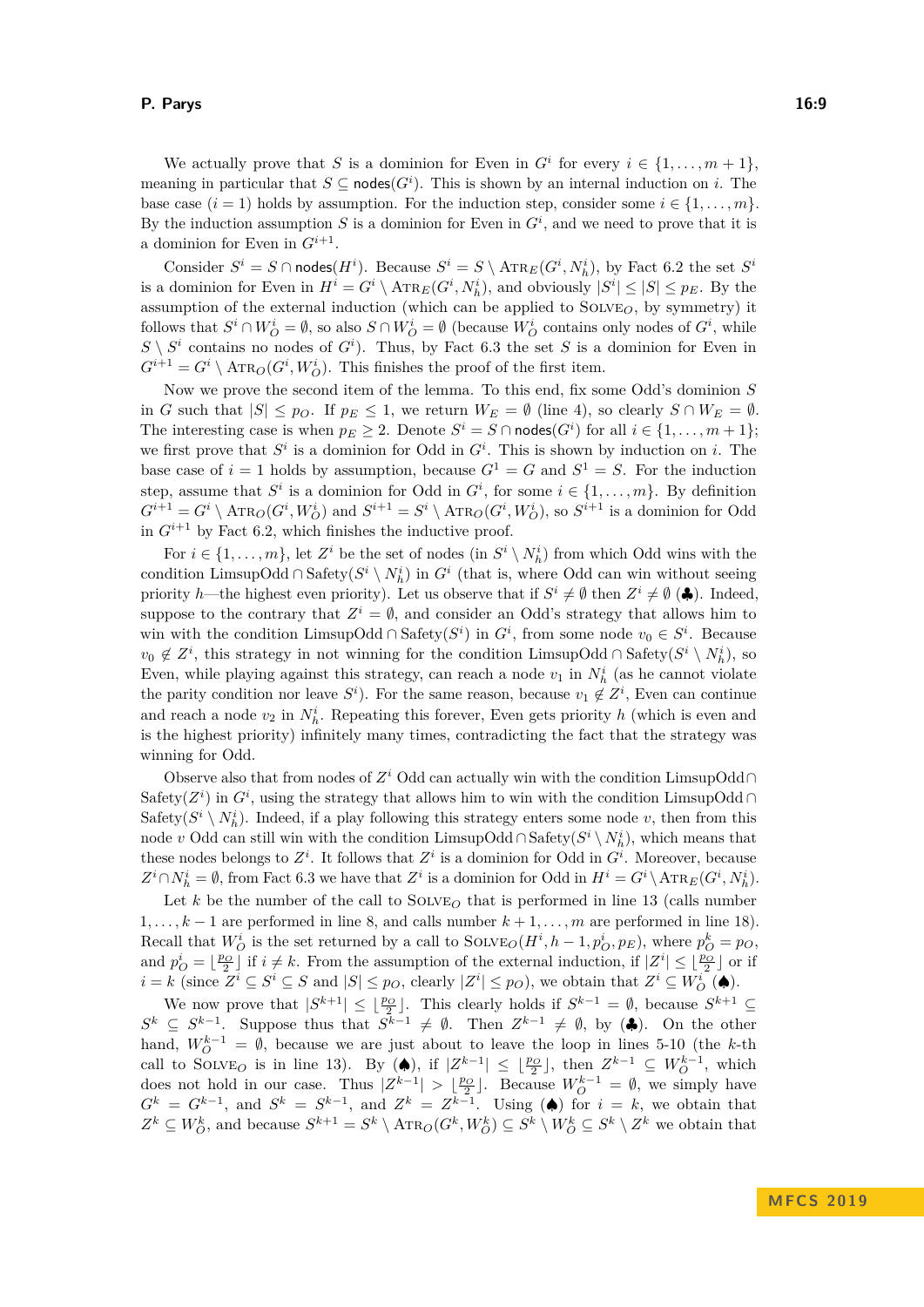#### **16:10 Parity Games: Zielonka's Algorithm in Quasi-Polynomial Time**

 $|S^{k+1}| \leq |S^k| - |Z^k| \leq p_O - (\lfloor \frac{p_O}{2} \rfloor + 1) \leq \lfloor \frac{p_O}{2} \rfloor$ , as initially claimed.

If  $k = m$ , we have  $Z^m \subseteq W_O^m$  by ( $\spadesuit$ ). If  $k + 1 \leq m$ , we have  $S^m \subseteq S^{k+1}$  (our procedure only removes nodes from the game) and  $Z^m \subseteq S^m$ , so  $|Z^m| \leq \lfloor \frac{p_O}{2} \rfloor$  by the above paragraph, and also  $Z^m \subseteq W_O^m$  by ( $\spadesuit$ ). Because after the *m*-th call to SOLVE<sub>O</sub> the procedure ends, we have  $W_O^m = \emptyset$ , so also  $Z^m = \emptyset$ , and thus  $S^m = \emptyset$  by  $(\clubsuit)$ . We have  $S^{m+1} \subseteq S^m$ , so  $S^{m+1} = S \cap \text{nodes}(G^{m+1}) = \emptyset$ . This is exactly the conclusion of the lemma, since the set returned by the procedure is  $\mathsf{nodes}(G^{m+1})$ .

## **7 Conclusions**

To the list of the four existing quasi-polynomial-time algorithms solving parity games, we have added a new one. It uses a rather different approach: it analyses recursively the game graph, like Zielonka's algorithm.

Notice that the number of recursive calls in our algorithm may be smaller than in the original Zielonka's algorithm, because of the precision parameters, but it may also be larger. Indeed, while  $\text{SOLVE}_E$  in the original Zielonka's algorithm stops after the first time when a recursive call returns  $\emptyset$ , in our algorithm the procedure stops after the second time when a recursive call returns ∅.

The algorithm, as is, turns out not to be very efficient in practice. Beside of that, we believe that it can serve as a good starting point for a more optimized algorithm. Over the years, some optimizations to Zielonka's algorithm were proposed. For example, Liu, Duan, and Tian [\[26\]](#page-11-16) replace the loop guard  $W_O = \emptyset$  by  $W_O = \text{ATR}_O(G, W_O)$  (which ensures that *W<sup>O</sup>* will be empty in the next iteration of the loop). Verver [\[33\]](#page-12-4) proposes to check whether  $\text{ATR}_E(G, N_h)$  contains all nodes of priority  $h-1$ , and if so, to extend  $N_h$  by nodes of the next highest Even priority (i.e., *h* − 2). It seems that these optimizations can be applied to our algorithm as well.

A straightforward optimization is to decrease  $p<sub>O</sub>$  and  $p<sub>E</sub>$  to  $|G|$  at the beginning of every recursive call.

Another idea is to extend the recursive procedure so that it will return also a Boolean value saying whether the returned set surely equals the whole winning region (i.e., whether the precision parameters have not restricted anything). If while making the recursive call with smaller precision (line 8) the answer is positive, but the returned set  $W_O$  is empty, we can immediately stop the procedure, without making the recursive call with the full precision (line 13).

One can also observe that the call to  $SOLVE<sub>O</sub>$  in line 13 (with the full precision) gets the same subgame *H* as the last call to SOLVE<sub>Q</sub> in line 8 (with decreased precision). A very rough idea is to make some use of the computations performed by the decreased-precision call during the full-precision call.

We leave implementation and evaluation of the above (and potentially some other) optimizations for a future work.

#### **References**

<span id="page-9-0"></span>**<sup>1</sup>** Massimo Benerecetti, Daniele Dell'Erba, and Fabio Mogavero. Robust exponential worst cases for divide-et-impera algorithms for parity games. In Patricia Bouyer, Andrea Orlandini, and Pierluigi San Pietro, editors, *Proceedings Eighth International Symposium on Games, Automata, Logics and Formal Verification, GandALF 2017, Roma, Italy, 20-22 September 2017.*, volume 256 of *EPTCS*, pages 121–135, 2017. [doi:10.4204/EPTCS.256.9](http://dx.doi.org/10.4204/EPTCS.256.9).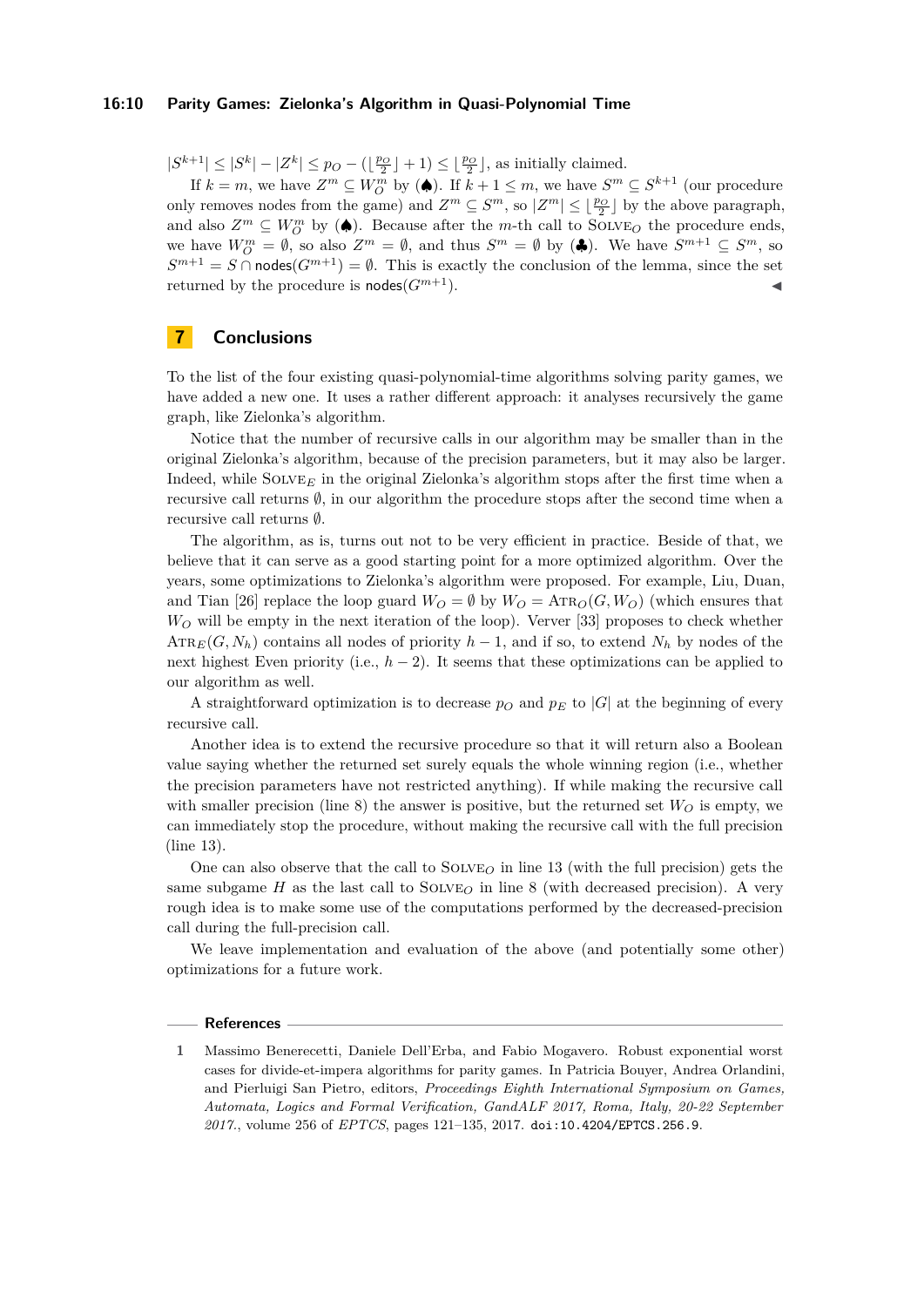- <span id="page-10-7"></span>**2** Massimo Benerecetti, Daniele Dell'Erba, and Fabio Mogavero. Solving parity games via priority promotion. *Formal Methods in System Design*, 52(2):193–226, 2018. [doi:10.1007/](http://dx.doi.org/10.1007/s10703-018-0315-1) [s10703-018-0315-1](http://dx.doi.org/10.1007/s10703-018-0315-1).
- <span id="page-10-8"></span>**3** Henrik Björklund and Sergei G. Vorobyov. A combinatorial strongly subexponential strategy improvement algorithm for mean payoff games. *Discrete Applied Mathematics*, 155(2):210–229, 2007. [doi:10.1016/j.dam.2006.04.029](http://dx.doi.org/10.1016/j.dam.2006.04.029).
- <span id="page-10-11"></span>**4** Mikołaj Bojańczyk and Wojciech Czerwiński. An automata toolbox, February 2018. URL: <https://www.mimuw.edu.pl/~bojan/papers/toolbox-reduced-feb6.pdf>.
- <span id="page-10-6"></span>**5** Anca Browne, Edmund M. Clarke, Somesh Jha, David E. Long, and Wilfredo R. Marrero. An improved algorithm for the evaluation of fixpoint expressions. *Theor. Comput. Sci.*, 178(1-2):237–255, 1997. [doi:10.1016/S0304-3975\(96\)00228-9](http://dx.doi.org/10.1016/S0304-3975(96)00228-9).
- <span id="page-10-9"></span>**6** Cristian S. Calude, Sanjay Jain, Bakhadyr Khoussainov, Wei Li, and Frank Stephan. Deciding parity games in quasipolynomial time. In Hamed Hatami, Pierre McKenzie, and Valerie King, editors, *Proceedings of the 49th Annual ACM SIGACT Symposium on Theory of Computing, STOC 2017, Montreal, QC, Canada, June 19-23, 2017*, pages 252–263. ACM, 2017. [doi:10.1145/3055399.3055409](http://dx.doi.org/10.1145/3055399.3055409).
- <span id="page-10-4"></span>**7** Anne Condon. The complexity of stochastic games. *Inf. Comput.*, 96(2):203–224, 1992. [doi:10.1016/0890-5401\(92\)90048-K](http://dx.doi.org/10.1016/0890-5401(92)90048-K).
- <span id="page-10-12"></span>**8** Wojciech Czerwiński, Laure Daviaud, Nathanaël Fijalkow, Marcin Jurdziński, Ranko Lazić, and Paweł Parys. Universal trees grow inside separating automata: Quasi-polynomial lower bounds for parity games. In Timothy M. Chan, editor, *Proceedings of the Thirtieth Annual ACM-SIAM Symposium on Discrete Algorithms, SODA 2019, San Diego, California, USA, January 6-9, 2019*, pages 2333–2349. SIAM, 2019. [doi:10.1137/1.9781611975482.142](http://dx.doi.org/10.1137/1.9781611975482.142).
- <span id="page-10-3"></span>**9** Constantinos Daskalakis and Christos H. Papadimitriou. Continuous local search. In Dana Randall, editor, *Proceedings of the Twenty-Second Annual ACM-SIAM Symposium on Discrete Algorithms, SODA 2011, San Francisco, California, USA, January 23-25, 2011*, pages 790–804. SIAM, 2011. [doi:10.1137/1.9781611973082.62](http://dx.doi.org/10.1137/1.9781611973082.62).
- <span id="page-10-0"></span>**10** E. Allen Emerson, Charanjit S. Jutla, and A. Prasad Sistla. On model checking for the *µ*-calculus and its fragments. *Theor. Comput. Sci.*, 258(1-2):491–522, 2001. [doi:10.1016/](http://dx.doi.org/10.1016/S0304-3975(00)00034-7) [S0304-3975\(00\)00034-7](http://dx.doi.org/10.1016/S0304-3975(00)00034-7).
- <span id="page-10-1"></span>**11** John Fearnley. Exponential lower bounds for policy iteration. In Samson Abramsky, Cyril Gavoille, Claude Kirchner, Friedhelm Meyer auf der Heide, and Paul G. Spirakis, editors, *Automata, Languages and Programming, 37th International Colloquium, ICALP 2010, Bordeaux, France, July 6-10, 2010, Proceedings, Part II*, volume 6199 of *Lecture Notes in Computer Science*, pages 551–562. Springer, 2010. [doi:10.1007/978-3-642-14162-1\\_46](http://dx.doi.org/10.1007/978-3-642-14162-1_46).
- <span id="page-10-13"></span>**12** John Fearnley. Efficient parallel strategy improvement for parity games. In Rupak Majumdar and Viktor Kuncak, editors, *Computer Aided Verification - 29th International Conference, CAV 2017, Heidelberg, Germany, July 24-28, 2017, Proceedings, Part II*, volume 10427 of *Lecture Notes in Computer Science*, pages 137–154. Springer, 2017. [doi:10.1007/978-3-319-](http://dx.doi.org/10.1007/978-3-319-63390-9_8) [63390-9\\_8](http://dx.doi.org/10.1007/978-3-319-63390-9_8).
- <span id="page-10-10"></span>**13** John Fearnley, Sanjay Jain, Sven Schewe, Frank Stephan, and Dominik Wojtczak. An ordered approach to solving parity games in quasi polynomial time and quasi linear space. In Hakan Erdogmus and Klaus Havelund, editors, *Proceedings of the 24th ACM SIGSOFT International SPIN Symposium on Model Checking of Software, Santa Barbara, CA, USA, July 10-14, 2017*, pages 112–121. ACM, 2017. [doi:10.1145/3092282.3092286](http://dx.doi.org/10.1145/3092282.3092286).
- <span id="page-10-5"></span>**14** Oliver Friedmann. Recursive algorithm for parity games requires exponential time. *RAIRO - Theor. Inf. and Applic.*, 45(4):449–457, 2011. [doi:10.1051/ita/2011124](http://dx.doi.org/10.1051/ita/2011124).
- <span id="page-10-2"></span>**15** Oliver Friedmann, Thomas Dueholm Hansen, and Uri Zwick. Subexponential lower bounds for randomized pivoting rules for the simplex algorithm. In Lance Fortnow and Salil P. Vadhan, editors, *Proceedings of the 43rd ACM Symposium on Theory of Computing, STOC 2011, San Jose, CA, USA, 6-8 June 2011*, pages 283–292. ACM, 2011. [doi:10.1145/1993636.1993675](http://dx.doi.org/10.1145/1993636.1993675).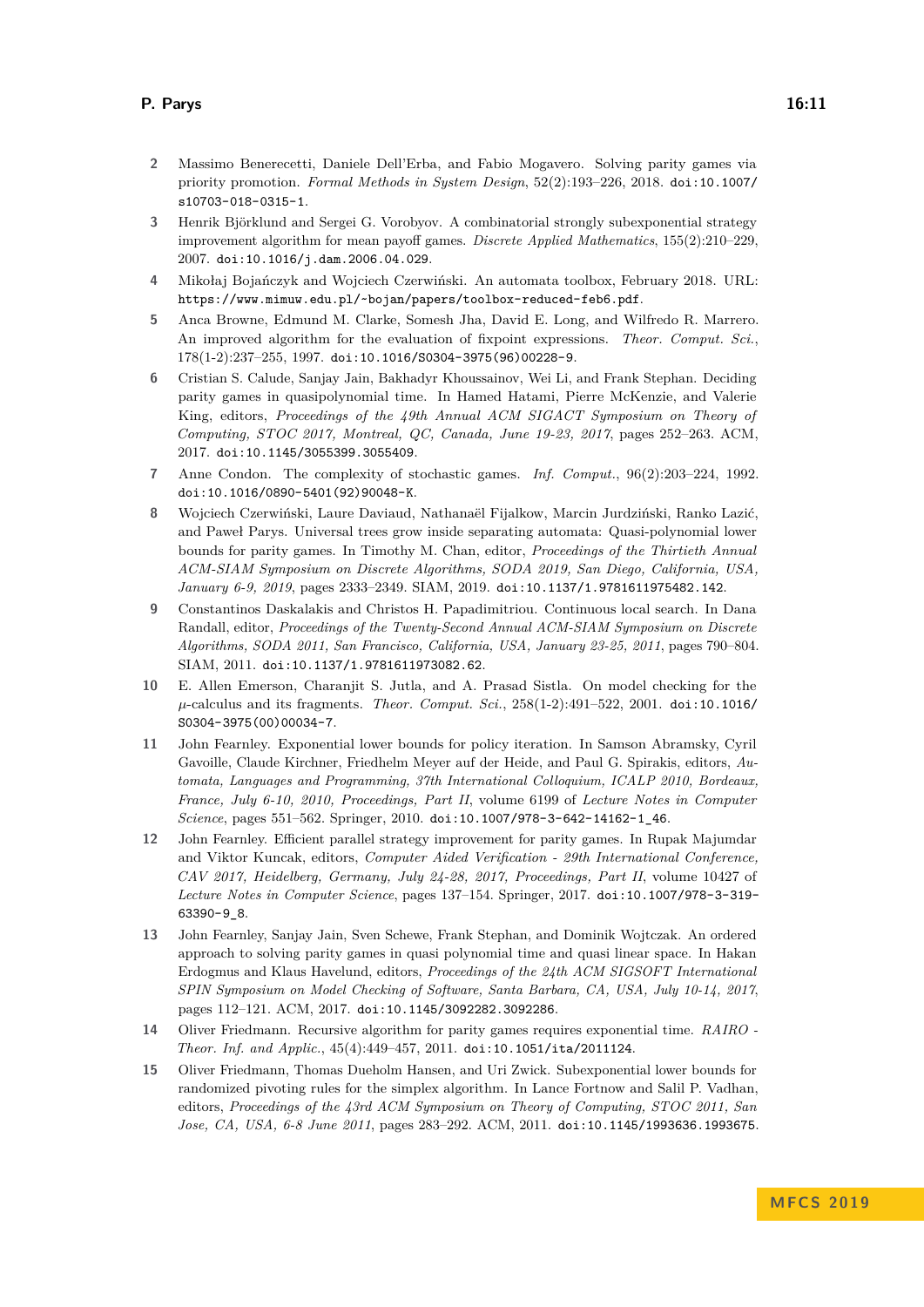#### **16:12 Parity Games: Zielonka's Algorithm in Quasi-Polynomial Time**

- <span id="page-11-3"></span>**16** Maciej Gazda. *Fixpoint Logic, Games, and Relations of Consequence*. PhD thesis, Eindhoven University of Technology, 2016. URL: [https://pure.tue.nl/ws/files/16681817/20160315\\_](https://pure.tue.nl/ws/files/16681817/20160315_Gazda.pdf) [Gazda.pdf](https://pure.tue.nl/ws/files/16681817/20160315_Gazda.pdf).
- <span id="page-11-8"></span>**17** Hugo Gimbert and Rasmus Ibsen-Jensen. A short proof of correctness of the quasi-polynomial time algorithm for parity games. *CoRR*, abs/1702.01953, 2017. [arXiv:1702.01953](http://arxiv.org/abs/1702.01953).
- <span id="page-11-1"></span>**18** Marcin Jurdziński. Deciding the winner in parity games is in UP ∩ co-UP. *Inf. Process. Lett.*, 68(3):119–124, 1998. [doi:10.1016/S0020-0190\(98\)00150-1](http://dx.doi.org/10.1016/S0020-0190(98)00150-1).
- <span id="page-11-5"></span>**19** Marcin Jurdziński. Small progress measures for solving parity games. In Horst Reichel and Sophie Tison, editors, *STACS 2000, 17th Annual Symposium on Theoretical Aspects of Computer Science, Lille, France, February 2000, Proceedings*, volume 1770 of *Lecture Notes in Computer Science*, pages 290–301. Springer, 2000. [doi:10.1007/3-540-46541-3\\_24](http://dx.doi.org/10.1007/3-540-46541-3_24).
- <span id="page-11-10"></span>**20** Marcin Jurdziński and Ranko Lazić. Succinct progress measures for solving parity games. In *32nd Annual ACM/IEEE Symposium on Logic in Computer Science, LICS 2017, Reykjavik, Iceland, June 20-23, 2017*, pages 1–9. IEEE Computer Society, 2017. [doi:10.1109/LICS.2017.](http://dx.doi.org/10.1109/LICS.2017.8005092) [8005092](http://dx.doi.org/10.1109/LICS.2017.8005092).
- <span id="page-11-7"></span>**21** Marcin Jurdziński, Mike Paterson, and Uri Zwick. A deterministic subexponential algorithm for solving parity games. *SIAM J. Comput.*, 38(4):1519–1532, 2008. [doi:10.1137/070686652](http://dx.doi.org/10.1137/070686652).
- <span id="page-11-14"></span>**22** Jeroen J. A. Keiren. Benchmarks for parity games. In Mehdi Dastani and Marjan Sirjani, editors, *Fundamentals of Software Engineering - 6th International Conference, FSEN 2015 Tehran, Iran, April 22-24, 2015, Revised Selected Papers*, volume 9392 of *Lecture Notes in Computer Science*, pages 127–142. Springer, 2015. [doi:10.1007/978-3-319-24644-4\\_9](http://dx.doi.org/10.1007/978-3-319-24644-4_9).
- <span id="page-11-9"></span>**23** Bakhadyr Khoussainov. A brief excursion to parity games. In Mizuho Hoshi and Shinnosuke Seki, editors, *Developments in Language Theory - 22nd International Conference, DLT 2018, Tokyo, Japan, September 10-14, 2018, Proceedings*, volume 11088 of *Lecture Notes in Computer Science*, pages 24–35. Springer, 2018. [doi:10.1007/978-3-319-98654-8\\_3](http://dx.doi.org/10.1007/978-3-319-98654-8_3).
- <span id="page-11-11"></span>24 Karoliina Lehtinen. A modal  $\mu$  perspective on solving parity games in quasi-polynomial time. In Anuj Dawar and Erich Grädel, editors, *Proceedings of the 33rd Annual ACM/IEEE Symposium on Logic in Computer Science, LICS 2018, Oxford, UK, July 09-12, 2018*, pages 639–648. ACM, 2018. [doi:10.1145/3209108.3209115](http://dx.doi.org/10.1145/3209108.3209115).
- <span id="page-11-12"></span>**25** Karoliina Lehtinen, Sven Schewe, and Dominik Wojtczak. Improving the complexity of Parys' recursive algorithm. *CoRR*, abs/1904.11810, 2019. [arXiv:1904.11810](http://arxiv.org/abs/1904.11810).
- <span id="page-11-16"></span>**26** Yao Liu, Zhenhua Duan, and Cong Tian. An improved recursive algorithm for parity games. In *2014 Theoretical Aspects of Software Engineering Conference, TASE 2014, Changsha, China, September 1-3, 2014*, pages 154–161. IEEE Computer Society, 2014. [doi:10.1109/TASE.2014.](http://dx.doi.org/10.1109/TASE.2014.24) [24](http://dx.doi.org/10.1109/TASE.2014.24)
- <span id="page-11-15"></span>**27** Donald A. Martin. Borel determinacy. *The Annals of Mathematics*, 102(2):363–371, 1975.
- <span id="page-11-2"></span>**28** Robert McNaughton. Infinite games played on finite graphs. *Ann. Pure Appl. Logic*, 65(2):149– 184, 1993. [doi:10.1016/0168-0072\(93\)90036-D](http://dx.doi.org/10.1016/0168-0072(93)90036-D).
- <span id="page-11-0"></span>**29** Michael Oser Rabin. *Automata on Infinite Objects and Church's Problem*. American Mathematical Society, Boston, MA, USA, 1972.
- <span id="page-11-6"></span>**30** Sven Schewe. Solving parity games in big steps. *J. Comput. Syst. Sci.*, 84:243–262, 2017. [doi:10.1016/j.jcss.2016.10.002](http://dx.doi.org/10.1016/j.jcss.2016.10.002).
- <span id="page-11-4"></span>**31** Helmut Seidl. Fast and simple nested fixpoints. *Inf. Process. Lett.*, 59(6):303–308, 1996. [doi:10.1016/0020-0190\(96\)00130-5](http://dx.doi.org/10.1016/0020-0190(96)00130-5).
- <span id="page-11-13"></span>**32** Tom van Dijk. Oink: An implementation and evaluation of modern parity game solvers. In Dirk Beyer and Marieke Huisman, editors, *Tools and Algorithms for the Construction and Analysis of Systems - 24th International Conference, TACAS 2018, Held as Part of the European Joint Conferences on Theory and Practice of Software, ETAPS 2018, Thessaloniki, Greece, April 14-20, 2018, Proceedings, Part I*, volume 10805 of *Lecture Notes in Computer Science*, pages 291–308. Springer, 2018. [doi:10.1007/978-3-319-89960-2\\_16](http://dx.doi.org/10.1007/978-3-319-89960-2_16).